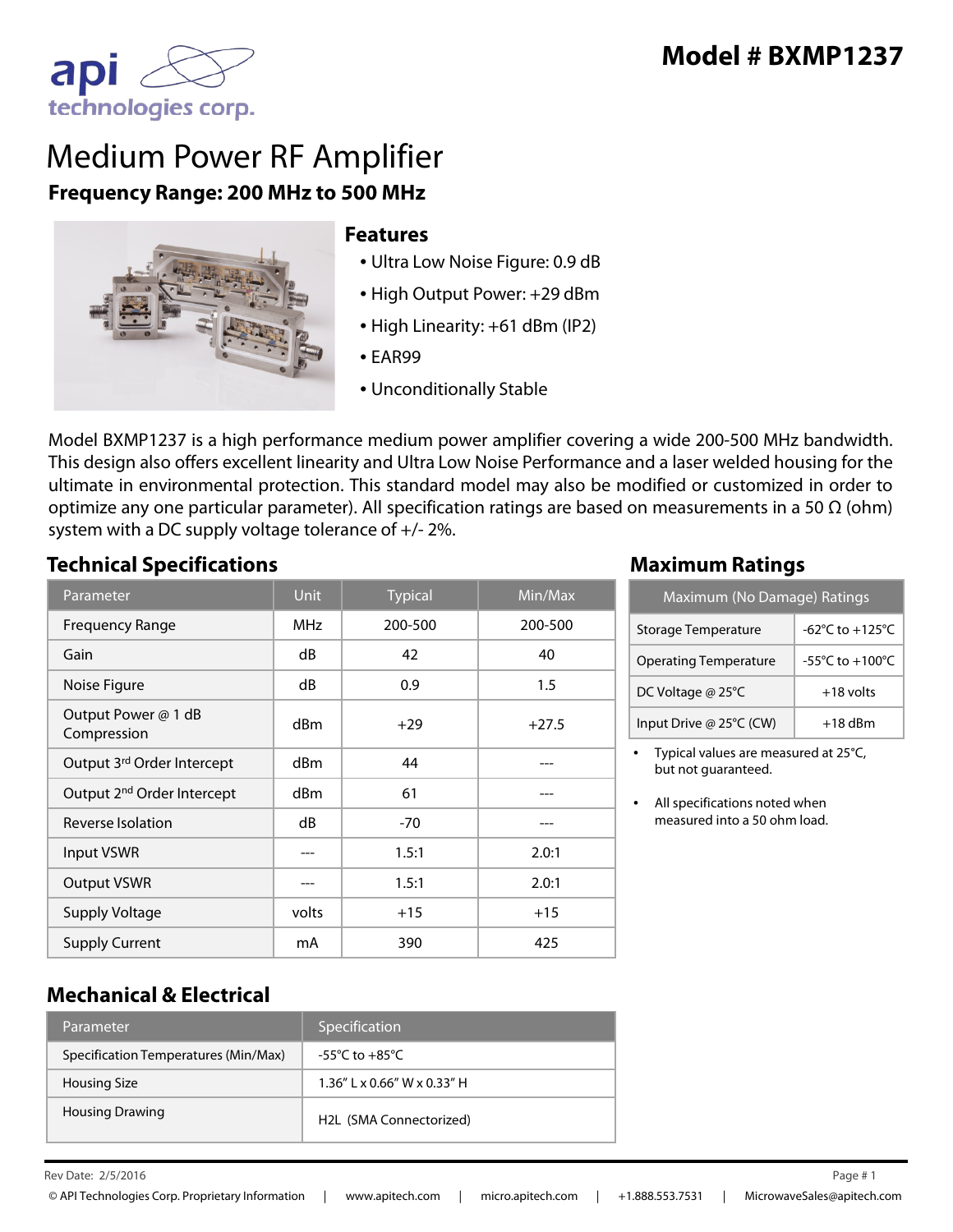## **Model # BXMP1237**





## **Typical Performance Graphs**

Rev Date: 2/5/2016 Page # 2

© API Technologies Corp. Proprietary Information | www.apitech.com | micro.apitech.com | +1.888.553.7531 | MicrowaveSales@apitech.com